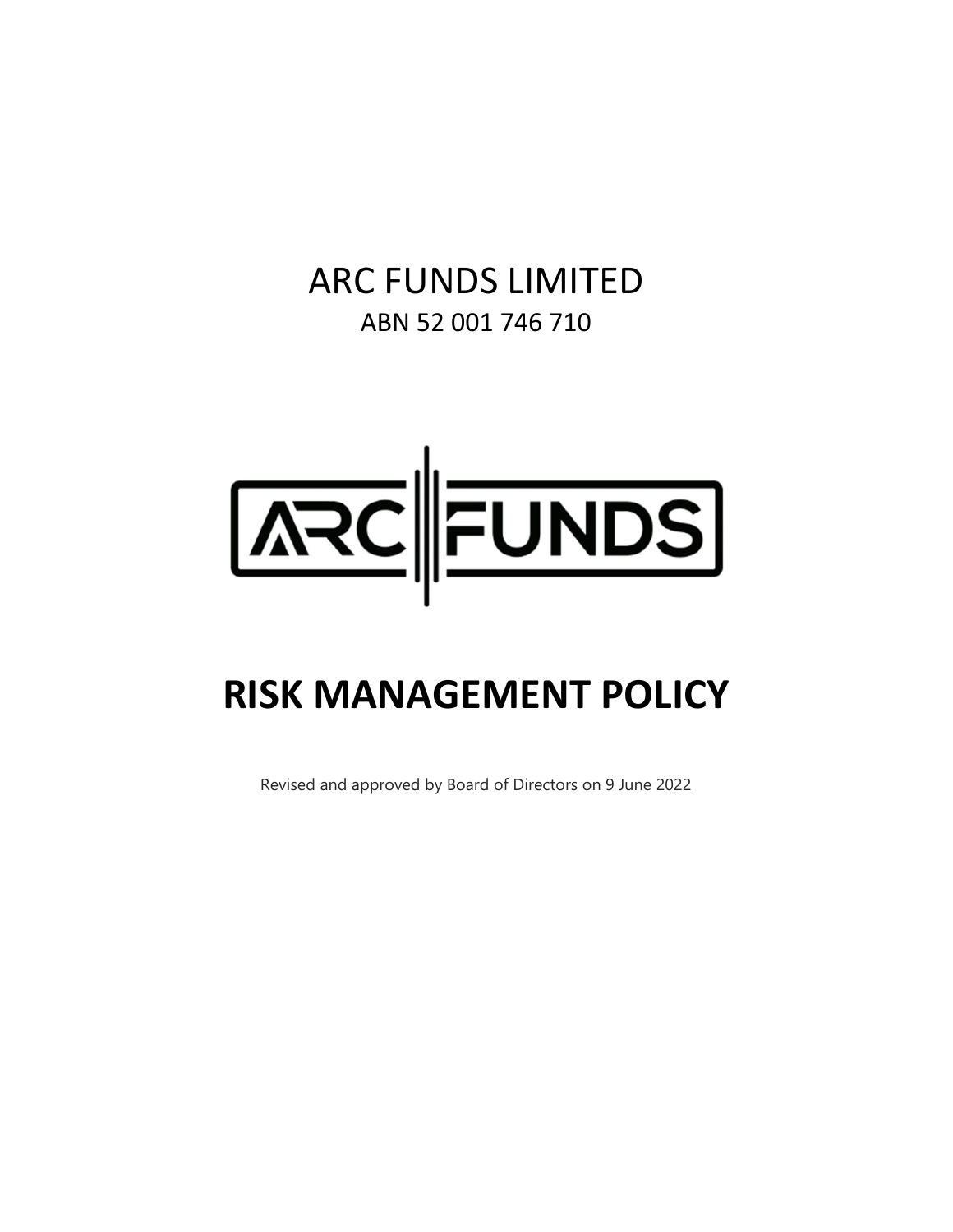

#### **1. Introduction**

ARC Funds Limited (Company and, together with its controlled entities, the Group) views effective risk management as key to achieving and maintaining its operational and strategic objectives.

#### **2. Risk Oversight**

The Directors of the Company are responsible for reviewing and ratifying the risk management structure, processes and guidelines which are to be developed, maintained and implemented by Management. The active identification of risks and implementation of mitigation measures is also the responsibility of Management.

The Audit and Risk committee of the Company's board of directors (**Board**) (as established by the Board from time to time) (**Audit & Risk Committee**) or the Company's management (**Management**) may also refer a particular matter or financial risk management issue to the Board or a separate risk committee for consideration and direction.

To assist the Board in discharging its financial responsibility in relation to risk management, the Board may delegate certain activities to the Audit & Risk Committee (as established by the Board from time to time). Once established, the objectives of the Audit & Risk Committee include, among otherthings:

- (a) promoting a culture of compliance;
- (b) providing a forum for communication between the Board and Management in relation to audit and compliance matters affecting the Group; and
- (c) reviewing and commenting on Management's plans for managing the material financial and reporting risks faced by the Group.

To achieve these objectives, the responsibilities of the Audit & Risk Committee in relation to risk management and internal compliance and control systems include among other things:

- (a) overseeing the establishment and implementation of risk management and internal compliance and control systems and ensuring that there is a mechanism for assessing the ongoing efficiency and effectiveness of those systems;
- (b) reviewing and approving policies and procedures on risk oversight and management to establish an effective and efficient system for:
	- (i) identifying, assessing, monitoring and managing risk;and
	- (ii) disclosing any material change to the Group's risk appetite;and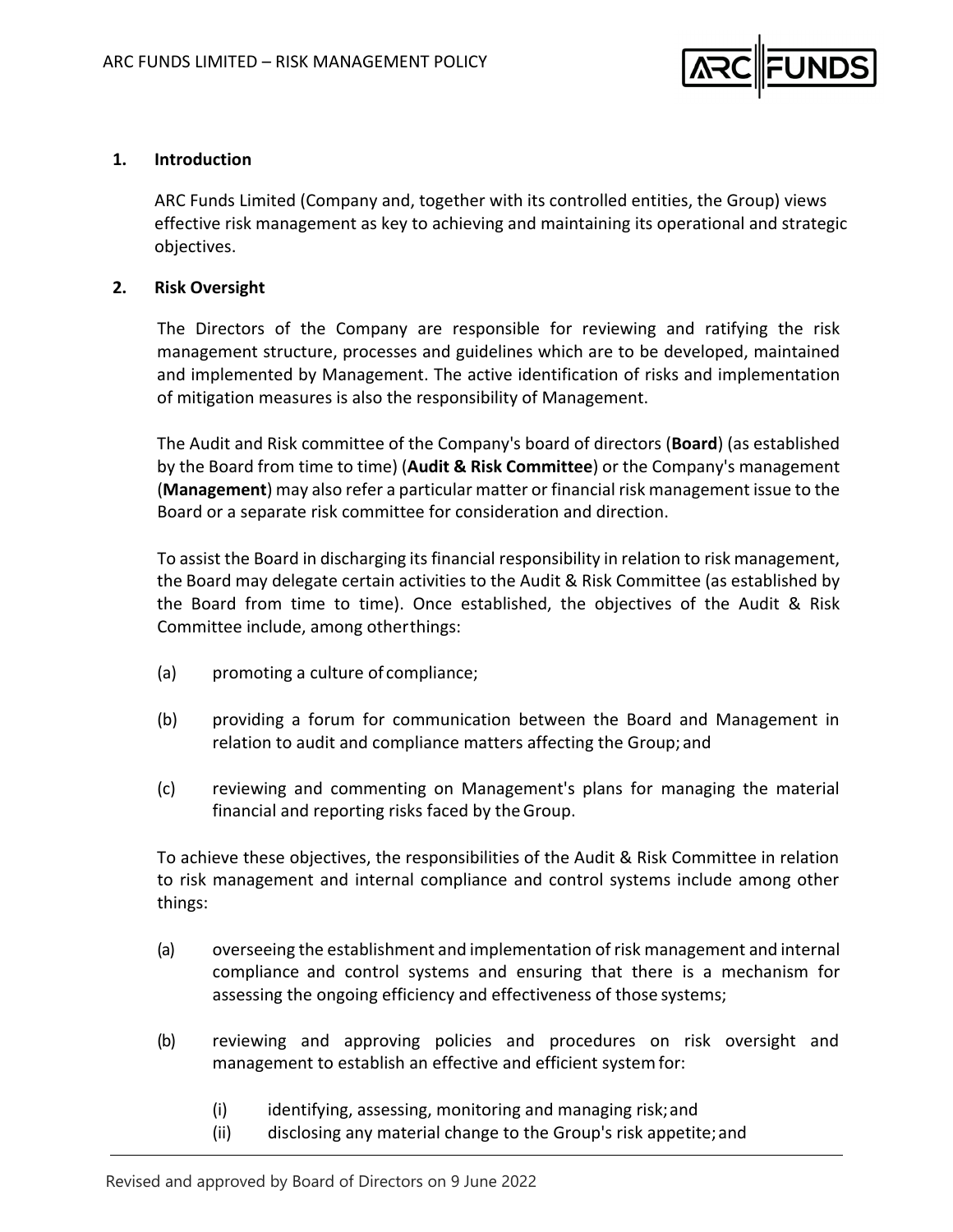

- (c) receiving reports from Management concerning the Group's material risks in order to assess the internal processes for determining, monitoring and managing these risks and to monitor the risk profile of the Group;
- (d) if the Group has established an internal audit function:
	- (i) appointing or removing the head of internalaudit;
	- (ii) determining the scope and adequacy of the internal audit work plan;and
	- (iii) ensuring the objectivity and performance of the internal auditfunction.
- (e) reviewing the Group's financial risk management procedures to ensure that the Group complies with its legal obligations, including to assist the Managing Director or Executive Director responsible for the finance function of the Company, to provide the declarations in relation to each of the Group's financial reports required by section 295A of the Corporations Act 2001 (Cth) and Recommendation 4.2 of the ASX Corporate Governance Principles and Recommendations (4rdedition).
- (f) Further detail in relation to the responsibilities of the Audit & Risk Committee are contained in the Audit & Risk Committee's charter

### **3. Role of Management**

Management is responsible for designing and implementing risk management and internal compliance and control systems which identify the material risks facing the Group. These compliance and control systems are designed to provide advanced warning of material risks before theyeventuate.

Management must regularly monitor and evaluate the effectiveness of these processes and risk plans and the performance of employees implementing them, including through the procedures listed in Schedule A. In addition, Management must promote and monitor

the culture of risk management within the Group and compliance with internal risk systems and processes byemployees.

All employees are responsible for implementing, managing and monitoring these processes and risk plans with respect to material business risks, asappropriate.

Management may report at board meetings (as and when required) on risk management

to the Directors and Audit & Risk Committee. The reporting must identify the Group's material risks and the extent to which: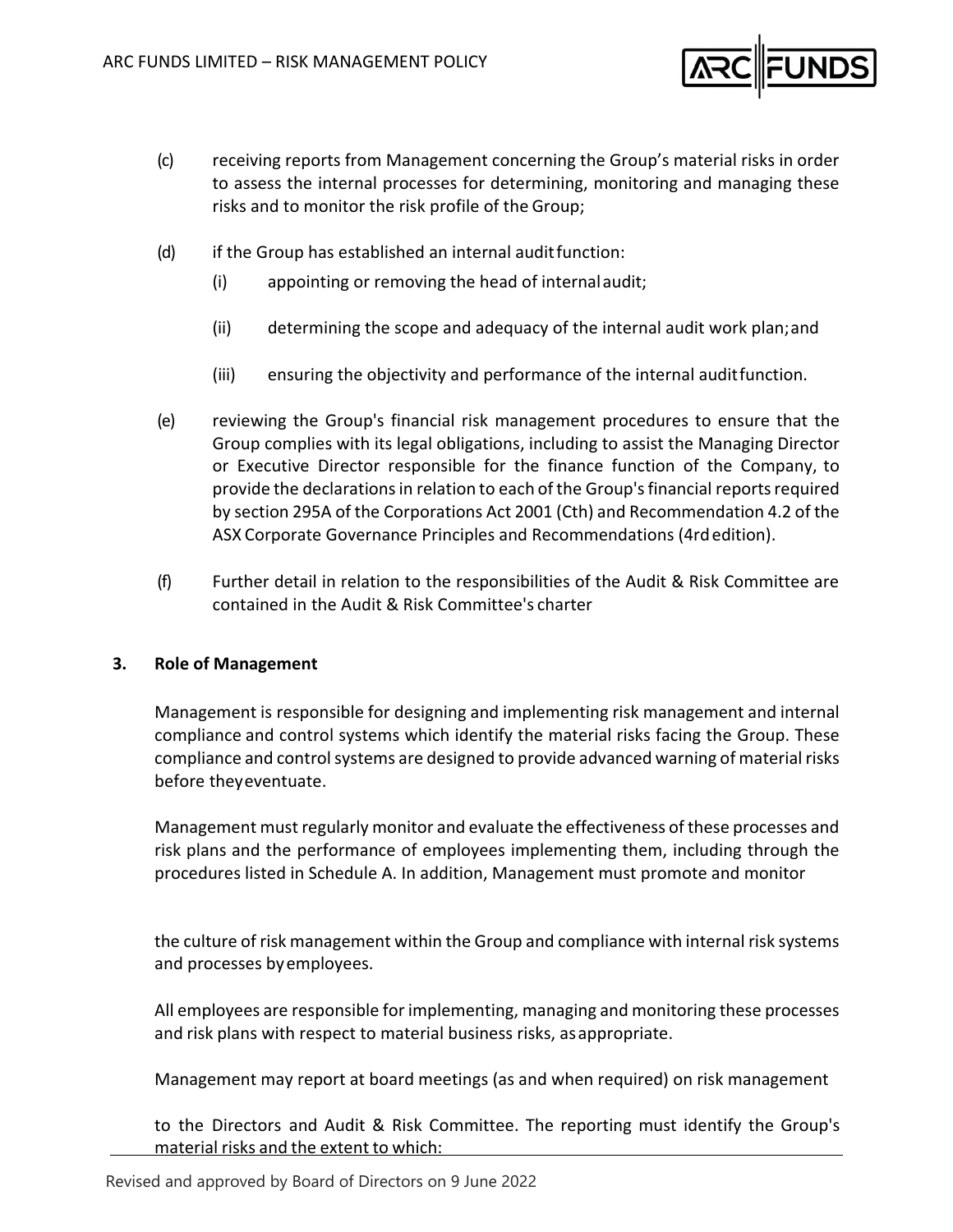

- (a) the Company's ongoing risk management program effectively identifies all areas of potential risk, including with respect to any licensing and regulatory issues;
- (b) adequate policies and procedures have been designed and implemented to manage identified risks;
- (c) a regular program of audits is undertaken to test the adequacy of, and compliance with, prescribed policies; and
- (d) proper remedial action is undertaken to redress areas ofweakness.

## **4. Identified Risk**

There are a number of risks that are inherent to the business activities that the Group undertakes. These risks may change over time as the external environment changes and as the Group expands its operations. The risk management process requires the regular review of the Group's existing risks and the identification of new and emerging risks facing the Group, such as conduct risk, digital disruption, cyber security, privacy and data breaches, sustainability and climate change. It also requires the management, including mitigation where appropriate, of these risks.

#### **5. Review of Risk Management**

The division of responsibility between the Directors, the Audit & Risk Committee and Management aims to ensure that specific responsibilities for risk management are clearly communicated and understood by all.

The reporting obligations of Management ensure that the directors and the Audit & Risk Committee are regularly informed of material risk management issues and actions. This is supplemented by the Audit & Risk Committee:

- (a) receiving reports from Management from time to time concerning the Group's material risks in order to assess the internal processes for determining, monitoring and managing these risks and to monitor the risk appetite for the Group;
- (b) receiving reports from Management on new and emerging sources of risk and the risk controls and mitigation measuresthat Management has put in place to deal with those risks;
- (c) reviewing and ratifying Management's processes for ensuring and monitoring compliance with laws, regulations and other requirements relating to the external reporting of financial and non‐financial information; and
- (d) reviewing and ratifying Management's processes to satisfy itself that the risk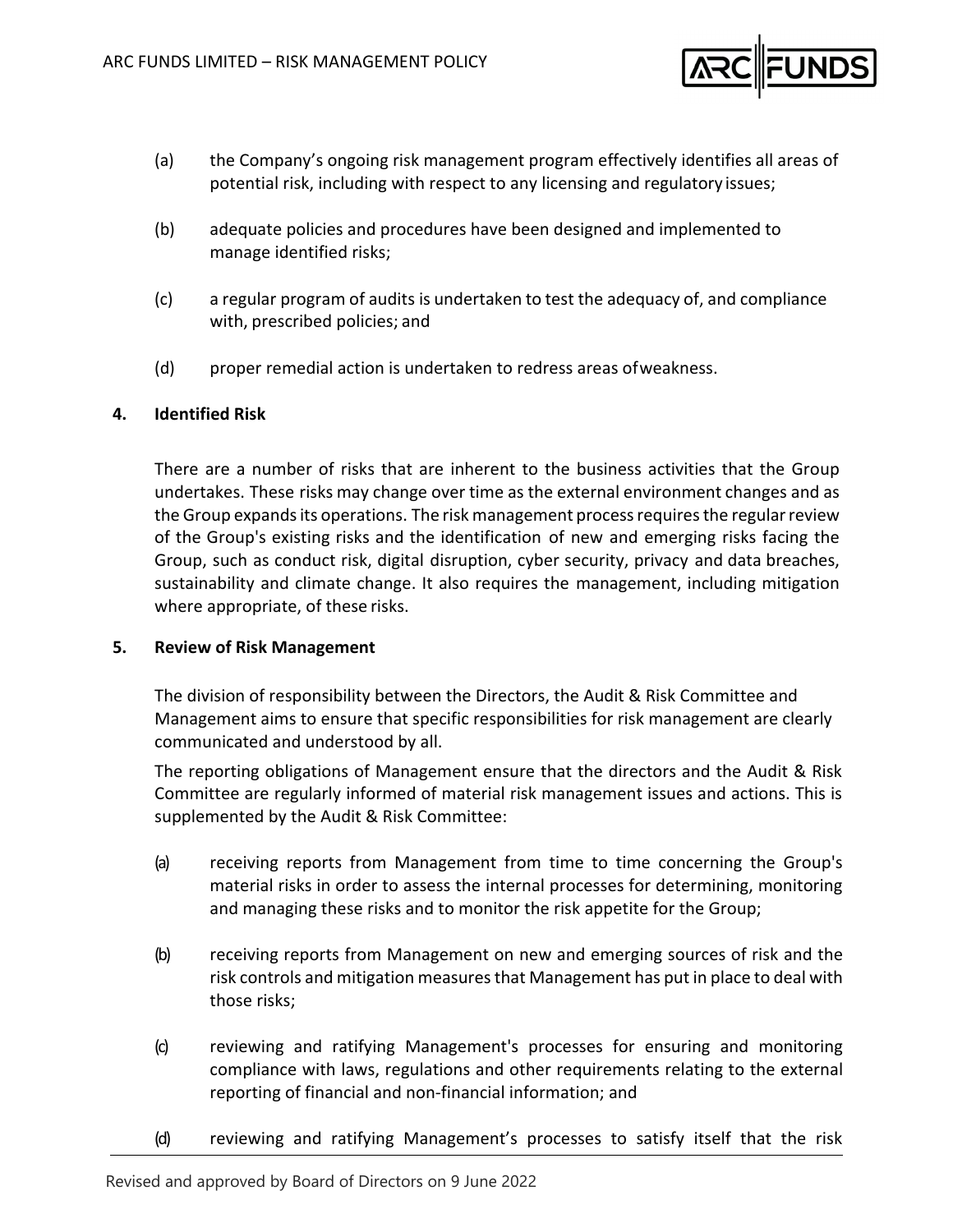

management structure adequately deals with contemporary and emerging risks.

When considering the Audit & Risk Committee's review of financial statements for a financial period, the directors must request to receive a written statement, signed by the Chairman and the Executive Director responsible for the finance function of the Company, that in their opinion the Company'sfinancial reports give a true and fair view, in all material respects, of the Company's financial position and performance and comply in all material respects with relevant accounting standards. If requested, the statement may also confirm that the Company's financial statements are founded on a sound system of risk management and internal control and that the system is operating effectively in relation to financial reporting risks.

Similarly, when reviewing risk management reports, the Directors may request a separate written statement from the Chairman confirming that the Company's risk management and internal control systems have been operating effectively in relation to all material business risks for the relevant accounting period, with due regard to the risk appetite set by the Board, and that nothing has occurred since the period‐end that would materially change this position.

If the Company is required to operate outside the current risk appetite, the matter will be brought to the attention of the Board.

#### **Schedule A**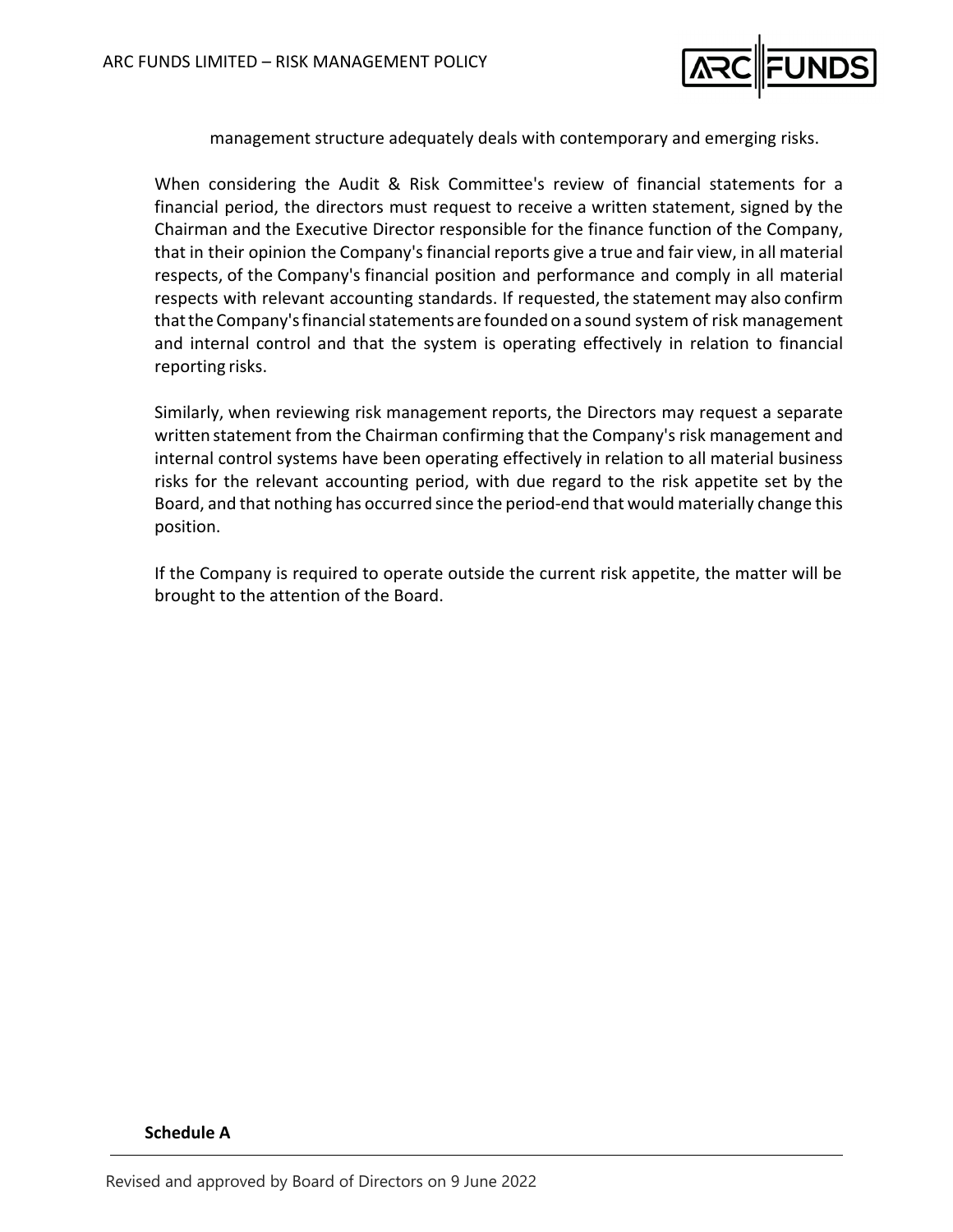

The following are intended to form part of the normal procedures for Management's risk and compliance responsibilities:

- Evaluating the adequacy and effectiveness of management reporting and control systems used to monitor adherence to policies and guidelines and limits approved by the Board for the
	- management of balance sheet risks.
- Evaluating the adequacy and effectiveness of the Group's financial and operational risk management control systems by reviewing risk registers and reports from Management and external
	- auditors, and in reference to new and emerging sources of risk.
- Evaluating the structure and adequacy of the Group's business continuity plans.
- Evaluating the structure and adequacy of the Group's insurances on an annual basis.
- Reviewing and making recommendations on the strategic direction, objectives and effectiveness of the Group's financial and operational risk management policies by reference to the Group's risk appetite.
- Overseeing the establishment and maintenance of processes to ensure that there is:
	- o an adequate system of internal control, management of business risks and safeguard of assets; and
	- o a review of internal control systems and the operational effectiveness of the policies and procedures related to risk andcontrol.
- Evaluating the Group's exposure to fraud and overseeing investigations of allegations of fraud or malfeasance.
- Reviewing any material incident involving fraud or a break‐down of the Group's risk controls and the "lessons learned".
- Disclosing whether the Group has any material exposure to environmental and social risks and, if it does, how it manages or intends to manage thoserisks.
- Reviewing the Group's main corporate governance practices for completeness and accuracy.
- Reviewing the procedures that the Company has in place to ensure compliance with laws and regulations (particularly those which have a major potential impact on the Company in areas such as industrial relations, occupational health and safety and the environment).
- Reviewing the procedures in place to ensure compliance with insider trading laws, continuous disclosure requirements and other best practice corporate governance processes (including, but not limited to, the requirements under the ASX Listing Rules and the *Corporations Act 2001* (Cth) and those of the Australian Accounting Standards Board).
- Advising the Board on the appropriateness of significant policies and procedures relating